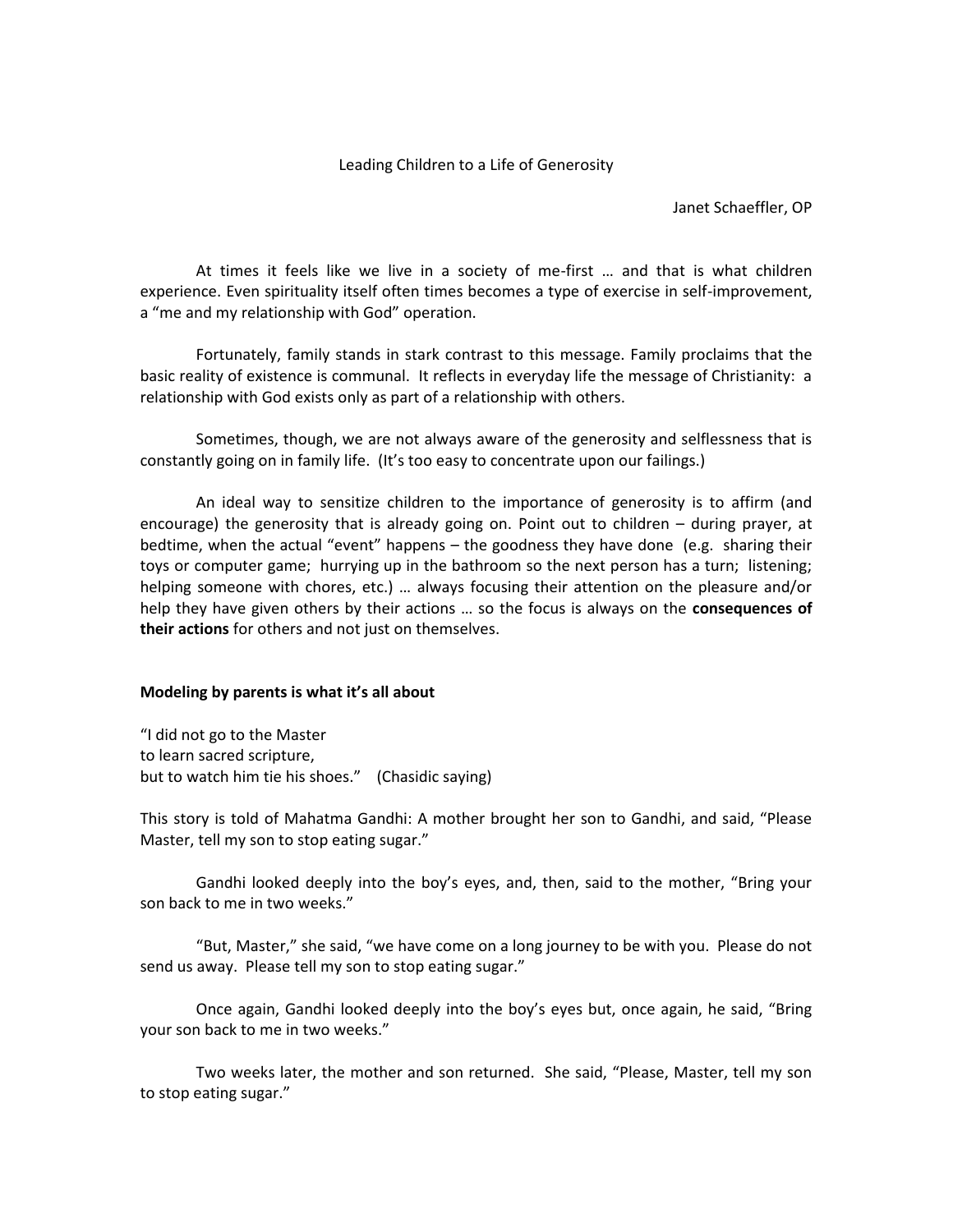Gandhi looked deeply into the boy's eyes, and said, "Stop eating sugar."

The mother said, "Oh thank you, Master, thank you. But, please tell me. Why did you send us away? Why didn't you tell my son to stop eating sugar two weeks ago when we were here?"

And Gandhi replied, "Two weeks ago, *I* was eating sugar."

Parents model for their children best when they always remember: As you are, so will they be.

#### **How do you "explain" almsgiving to children?**

Often our society describes almsgiving as the giving of money. While that certainly is a part of it, there are hazards to that way of thinking and acting. The danger in giving money to worthy people and causes is that we may be lulled into the trap that "checkbook charity" will suffice – that giving a big enough contribution will both solve the problem and fulfill our obligation. We Americans have a tendency to think that money can alleviate all pain and suffering.

This type of almsgiving can also keep us removed from the people we wish to reach out to. It can keep us in a "we and them" mentality rather than an awareness of the reality that we are all inter-connected and interdependent. What happens to one, happens to all. When one person hurts, every person hurts. When one person prevails, every person prevails.

The money we share must somehow bring us into solidarity with the people to whom we are responding. Whatever we do has to make us more aware of the real people that we're helping.

Parents need to teach their children: whatever we do for others, we do for ourselves. What is good for them is good for you. As the old proverb whimsically puts it, "We didn't all come over on the same ship, but we are all in the same boat."

A family was shopping for food for a Thanksgiving basket for the needy. The dad picked up a box of Cheerios; his six year old son immediately said, "No."

As he put the box back on the self, his dad said, "What's wrong with Cheerios as one of our food gifts?" His young son replied, "We bought Sugar Frosted Flakes for us. The hungry kids out there like Sugar Frosted Flakes better than Cheerios."

The six year old could see the faces of the people they were feeding.

Parents teach and model for their children that there are many forms of almsgiving. We need to view almsgiving more as self-sharing than as check-writing. It includes the sharing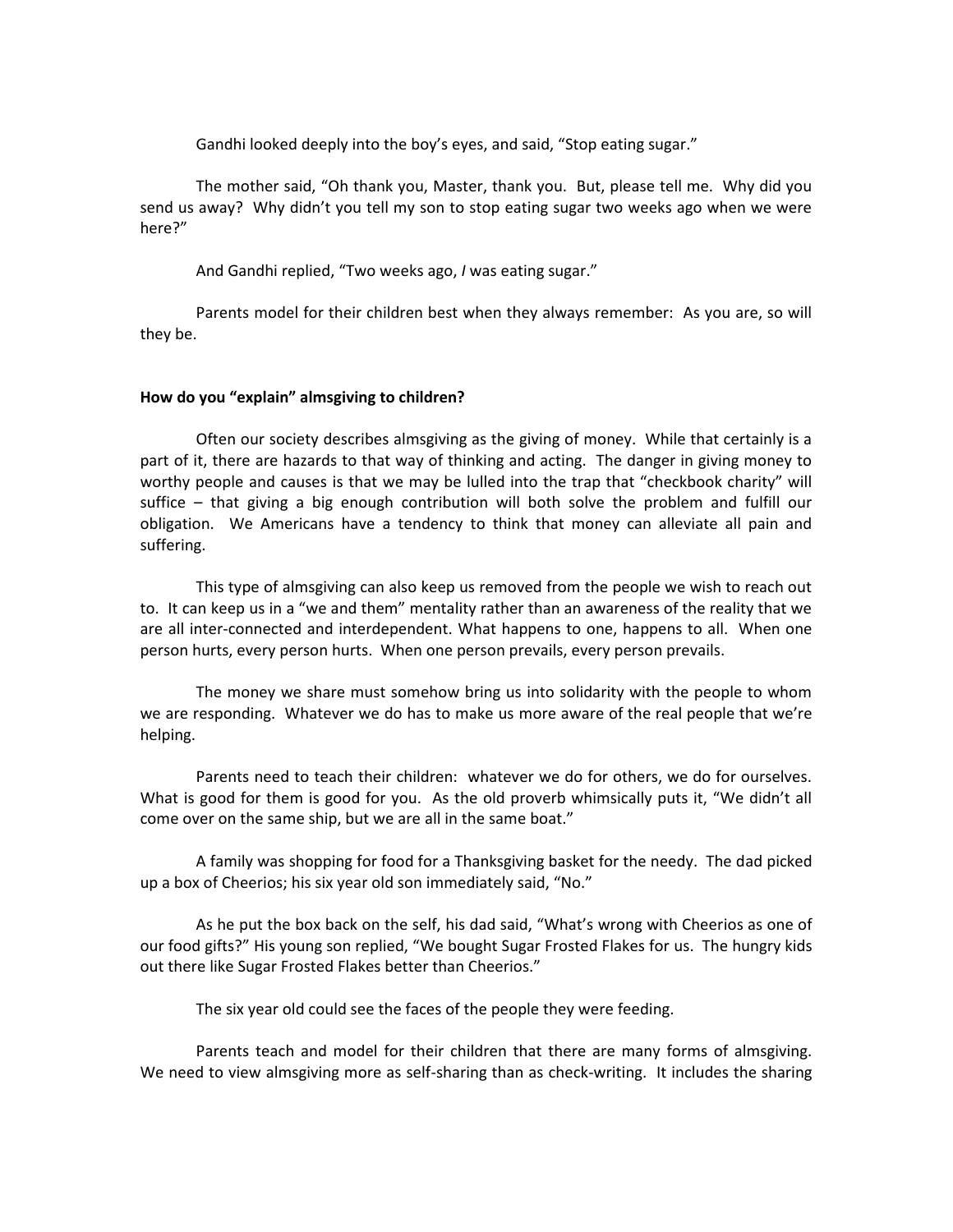of our personal comfort, our time, our privacy, all that we assume is ours (in this me-first generation). Parents can remind children that there are many ways of almsgiving:

- Sharing the world's energy Turn down the heat Turning off radios and stereos that no one is really listening to Turn off unneeded lights Walking and biking instead of always driving
- Sharing your energy

Help someone in the family do their chores

Make a concerted effort not to use all your energy in your work; share it with your family

Older children can play with younger children, even if their games seem silly Share the spring cleaning without grumbling

- Sharing the earth
	- Recycle Grow plants; take them to someone who is lonely Wrap presents in comic paper instead of wrapping paper Take a walk and pick up the clutter

## Sharing your commitment

(We recognize today that the works of mercy require more than reaching out to hurting individuals. They demand efforts to change the structures of our society that violate people's rights, causing the sufferings they endure. Almsgiving today includes works for social justice.)

Take time to write to congressional representatives, senators, the president on behalf of programs to help the needy

As a family, join Parenting for Peace and Justice Network of the Institute for Peace and Justice, 4144 Lindell Blvd., #124, St. Louis, MO 63108

Begin a Family Support Group. See the *Handbook for Family Support Groups* from the Institute for Peace and Justice, 4144 Lindell Blvd., #124, St. Louis, MO 63108

Sharing your time

Visit a nursing home, whether you know anyone there or not

*Watch how comfortable your children and these elderly folks quickly become with each other. Watch your children see not age or infirmity, but real human beings.*

Take time to listen to someone you don't enjoy

Attend a city commission, parish council, Board of Education meeting

Spend an extra week together as a family

Volunteer your time and talent to the people, institutions, or organizations that desperately need you.

> *When your children see you giving the work of your hands and the passions of your heart, they will learn what it means to need and be needed, to care and to share, to feel obligation and*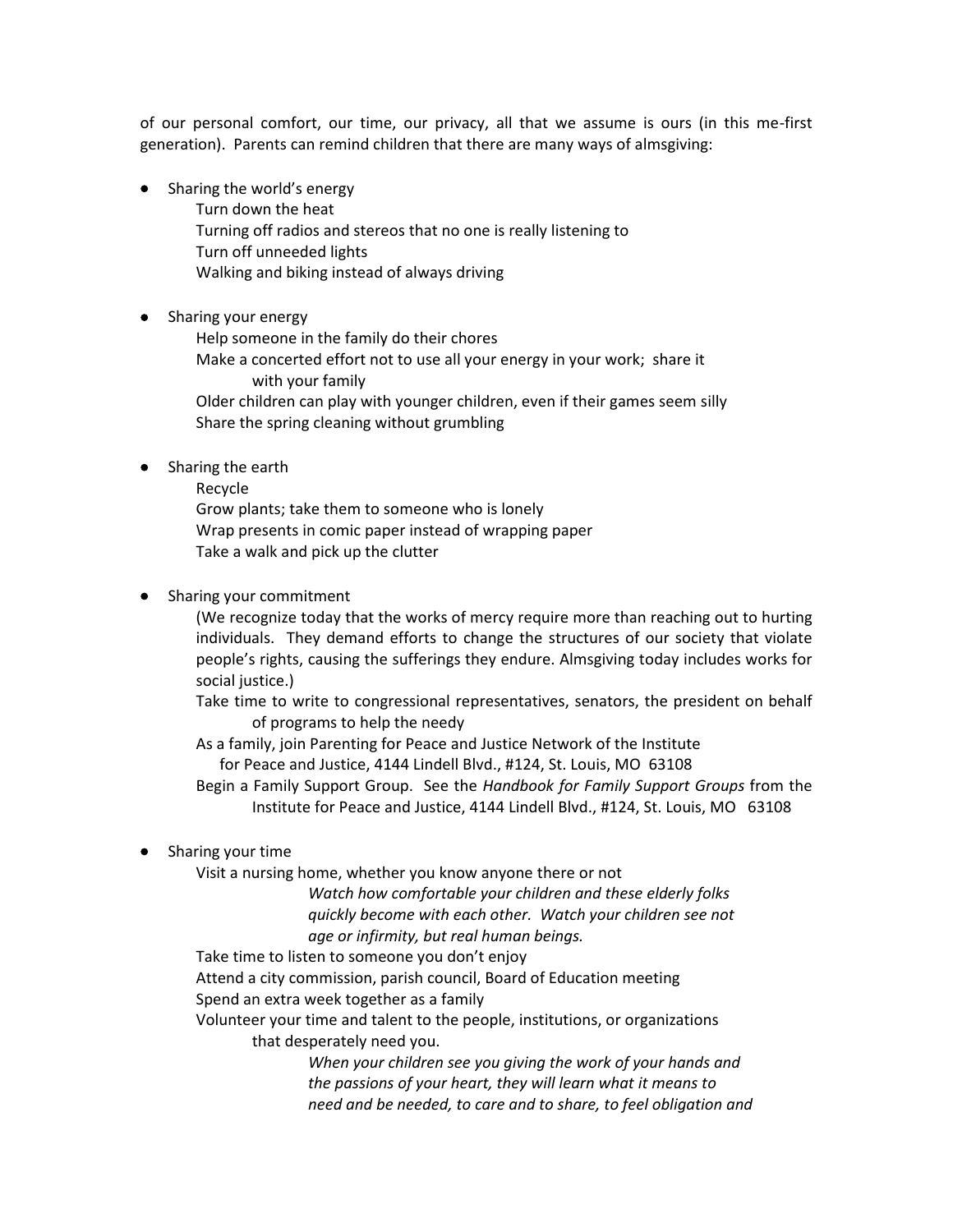*commitment, and to meet their responsibility to their brothers and sisters in the human community.*

Visit a sick friend

*When you take your children with you on a visit to the hospital or to the home of someone who is ill, you show them your caring and concern, and, more importantly, you show them your sense of responsibility to another human being who needs your presence and your help.*

Volunteer as a family to help with church suppers or receptions. Gather up books and magazines to donate to the local jail.

## Share yourself

Baby-sit for parents who don't get out too often Volunteer to read to the blind or tutor the handicapped Give a hug to someone in your family who seems to be having a bad day Adopt a family that is needy in some way and share material goods, time or compassion with them Adopt a grandparent and spend an hour or so a week being friends with someone who might be lonely

Work in a soup kitchen

*Your children will see what it means to feel compassion and reach out with acts of loving kindness, to respond to the needs of others.*

Arrange to meet and get to know a family who needs help and support. Help them with material necessities, but the focus should be more being *with* them than doing *for* them.

# Sharing money and things

Have a family Piggy Bank

Special, specific times can be set aside for putting coins into the charity box – perhaps on Sunday or at holiday time. Donations can also be made by anyone at any time – especially in celebration of happy events or when receiving good news (or a good grade on a test). Each time the family charity box is filled up, you can have a family meeting to decide where the funds will be donated.

## Two for one

Begin a custom that when you purchase certain things for your family, you will purchase two – one for yourselves and one for the poor. E.g.: each time you purchase a jar of peanut butter, purchase two. One goes into a bag in the trunk of the car. When the bag is filled, deliver it to a local food pantry or soup kitchen.

Don't forget the little things

Many people give away an old suit, dress, or sweater, but never think of smaller items that are always needed. The next time you and your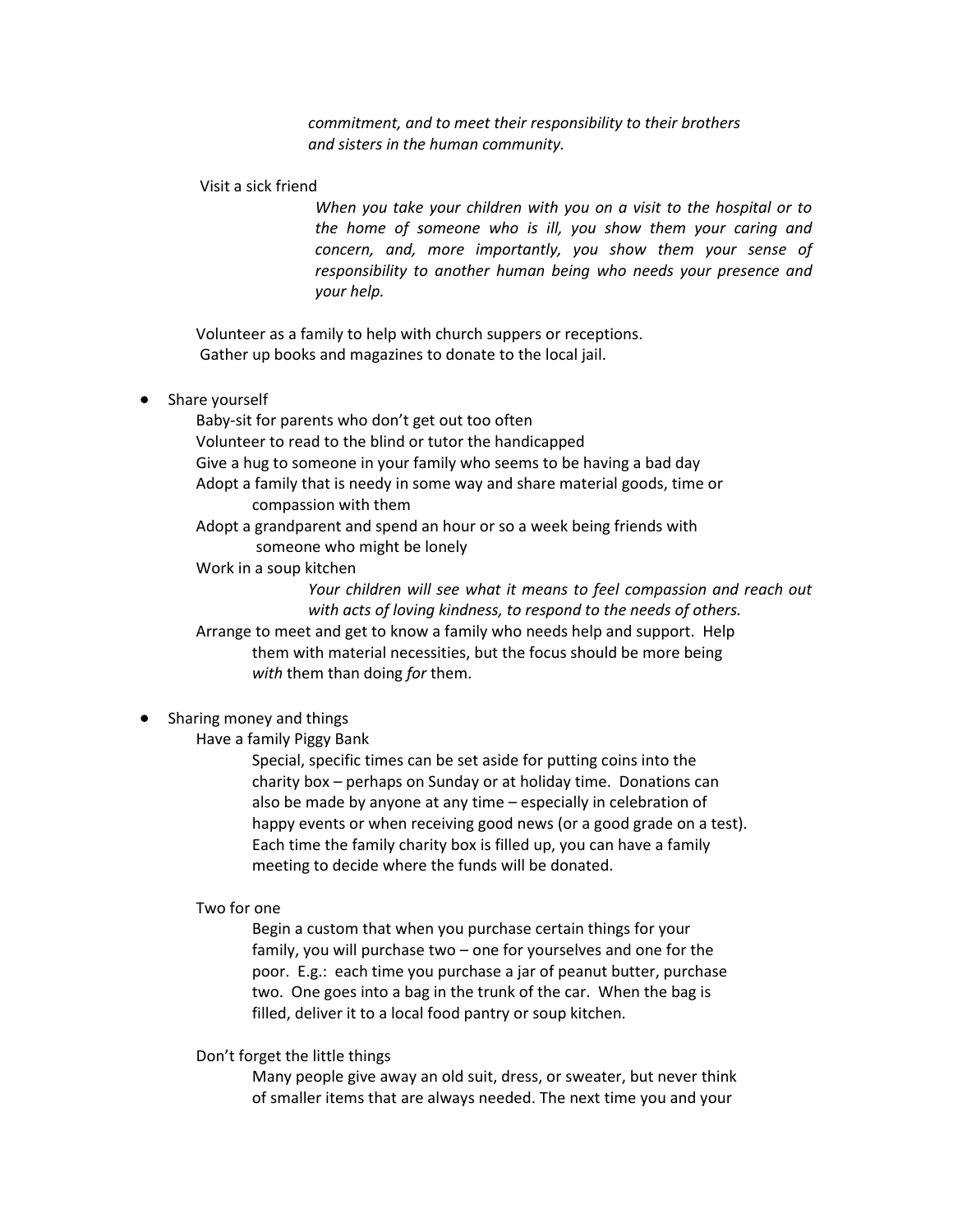children gather your old clothes to give away, include a good pair of socks…or toothpaste, soap, shampoo, toilet paper.

> *When you teach your children that giving is more than emptying closets of unwanted clothes, but is something that can be tailored to meet real human needs, you remind them to be thoughtful and respectful of the people who will receive their gifts, and grateful for the opportunity to hare.*

## Be a tithing family

Each month decide to give a percentage of salary/earnings and allowance (everyone contributes from whatever they have) or a portion of what the family would allocate for entertainment or treats that month. Decide as a family where the money will go. Make it different each month (becoming aware of more and more people who need our concern and care).

#### Every day

Empty your pockets and purses of change at the end of every day (or designate one day a week) and collect it in a jar. At the end of Lent, give the money to a food pantry or homeless shelter.

#### Simple meal

One night each week eat a simple meal. It might consist of cereal, milk and fruit or soup and crackers. Whatever money you save can be donated to a soup kitchen.

#### Garage Sales

Go shopping at garage sales. For everything you buy for yourself, buy another item to be donated to the needy.

**Questions and Discussion Times** are good opportunities for families to explore generosity and almsgiving

- (Ages 4-8) One of your friends never gets any dessert in his lunch box and always asks you to share your cookies. What do you do?
- (ages 9-12) Your youth group leader asks you not to go "trick or treating" this coming Halloween. Instead, you are asked to go from house to house asking for donations to help build the new youth center. What do you do?
- (Teenagers) A six-year-old child in your community was in a terrible car accident. The medical bills are much more than the family can afford. You don't know the child or the family, but the hospital announces that teenagers in the community can help pay off the bills by working at the hospital every Saturday or Sunday morning for the next two months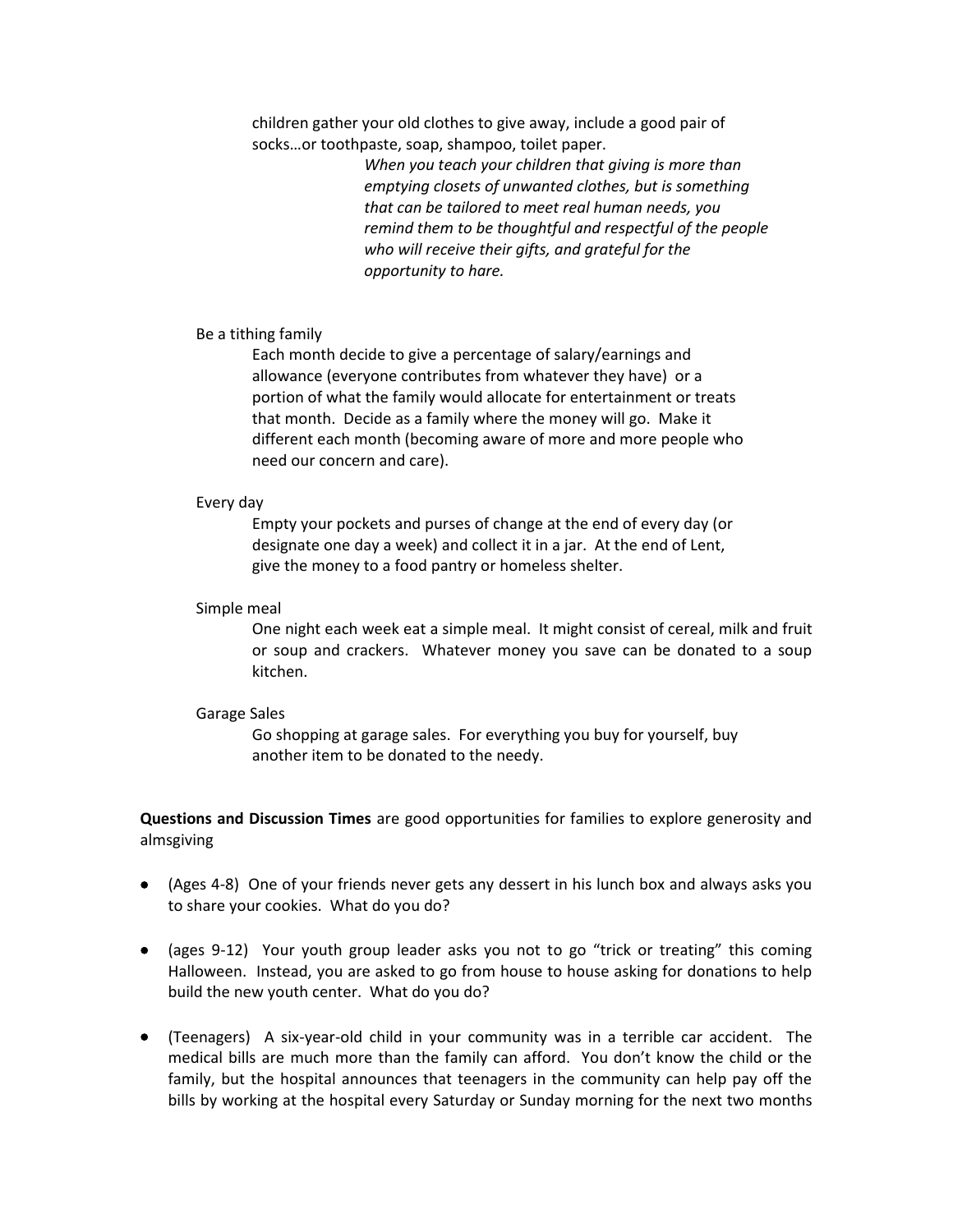– helping to clean up the grounds and weed the gardens. It will be hard, dirty work and you must commit yourself for eight Saturdays or Sundays in a row. Do you do it? Why? Why not?

- As you watch television programs, challenge the children to find examples of people being generous to each other.
- Create a Good News bulletin board in your home. Encourage everyone to watch for and cut out newspaper and magazine articles which tell of people being generous to others.
- Help children to evaluate their actions by using "how would you feel…." questions.
- Read the Parable of the Talents. What does it say about sharing?

# **Family Ideas for Almsgiving for Each Day of Lent and Easter**

*(These ideas can be put into a calendar format. The best way is for parishes to run one a week at a time in the Sunday bulletin. E.g.:*

- Give up dessert at dinnertime tonight. Donate the money saved to a group that feeds the hungry.
- Visit a lonely person in your neighborhood.
- Call Habitat for Humanity and ask if there is a new home where your family could help to plant flowers.
- Grow a garden. Give some of your "crops" to a soup kitchen or food pantry.
- Gather items for small gift bags for a homeless shelter: soap, shampoo, toothpaste, etc.
- As a family, write a letter to the newspaper about something your community could do to help the needy.
- Visit a shut-in.
- As a family, write a letter to a politician about a life issue.
- What could you live without? Give it away.
- Buy a new item of clothing to put in with the outgrown clothing you are donating to the needy.
- Visit someone that you usually don't have time for.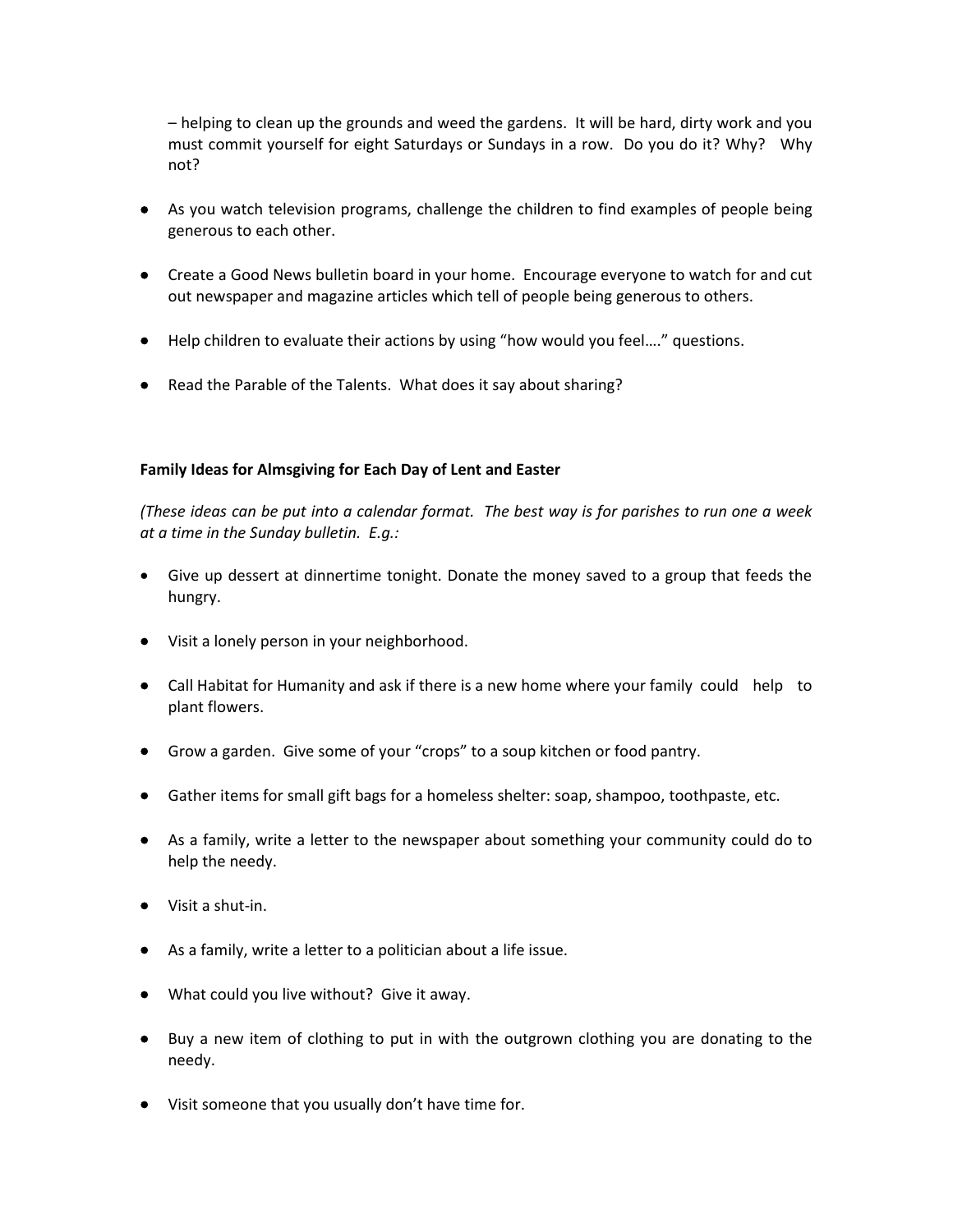- Purchase a security blanket or teddy bear for a child in a homeless shelter.
- Name five blessings in your life that are not things. Donate a generous amount for each.
- Someone once said, "Peace begins when the hungry are fed." Draw a picture or write a poem about peace.
- How can you secretly "give" to someone in your family today?
- Offer to help someone in your neighborhood who is lonely or grieving.
- Think of all the people who love you. Give 10 cents for each person you can think of to your family Piggy Bank for the needy.
- Invite someone who is grieving or unemployed to dinner.
- $\bullet$  Spend some time with your family.
- Give up your favorite food this week. Donate the money to Operation Rice Bowl.
- Help someone who has a disability with his or her spring cleaning.
- Listen ... when you'd rather not.
- Recycle toys by giving them to needy children. Be sure they are in good condition.
- Make Easter cards for those in homeless shelters or soup kitchens.
- Look for ways of doing a favor for someone who can't pay you back.
- Collect warm hats, scarves, and ear muffs to donate to a homeless shelter.
- Thin out your possessions.
- Have soup and bread for dinner. Donate the money saved to a soup kitchen.
- Do a chore that belongs to someone else one that you know that person dislikes doing.
- "The extra coat in your closet belongs to the poor." Go through your closets and box up for the needy those things you aren't using.
- Set an empty place at the table as a reminder of the hungry in the neighborhood and in the world.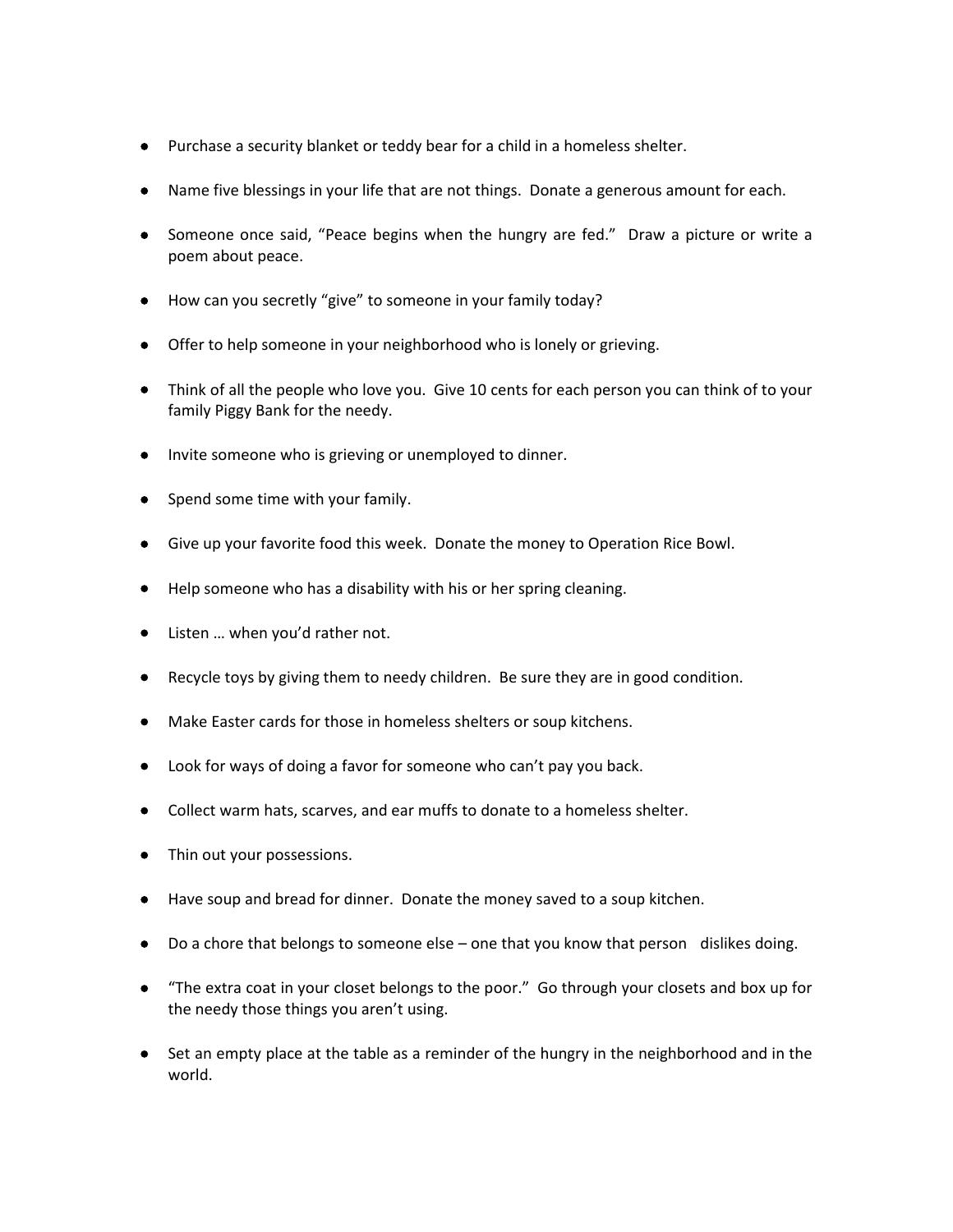- Take your extra blankets to the homeless shelter.
- Are there toys that you are still using, but you don't really need, that you could give away to a shelter for abused women?
- Pick a newspaper or television story about a world problem. As a family write a letter to a politician or to the editor.
- Be on the lookout all day for ways that you can help someone else.
- Invite all your relatives to join together to provide Easter remembrances (food and clothes) for a family who is needy.
- Volunteer as a family to become involved in one of your parish's ministries.
- Make a special "thinking of you" card for someone who is lonely. Deliver it.
- Try to spend today looking for ways you can be thoughtful and helpful to all the members of your family – rather than doing things for yourself.
- Is there a relative that needs help? time? company?
- $\bullet$  Go to a soup kitchen and help clean up after you've visited with the people.
- Offer to do a grocery run for a young mother or elderly person.
- As a family become members of a group that works for justice issues: Bread for the World, Pax Christi, etc.
- As a family, relieve a caregiver for a few hours and spend time and conversation with the person who needs care.
- Make a list of those people who need a kind word … and then give it.
- Bring new life to someone who is in need: a monetary gift, a gift of time, or material goods.
- Take a home cooked meal (everyone in the family can have a part) to someone who is sick or lonely.
- When you go shopping, buy doubles of everything. Give the second items to the St. Vincent de Paul Society.
- Make a contribution to a symphony, theater or museum that brings beauty to people's lives.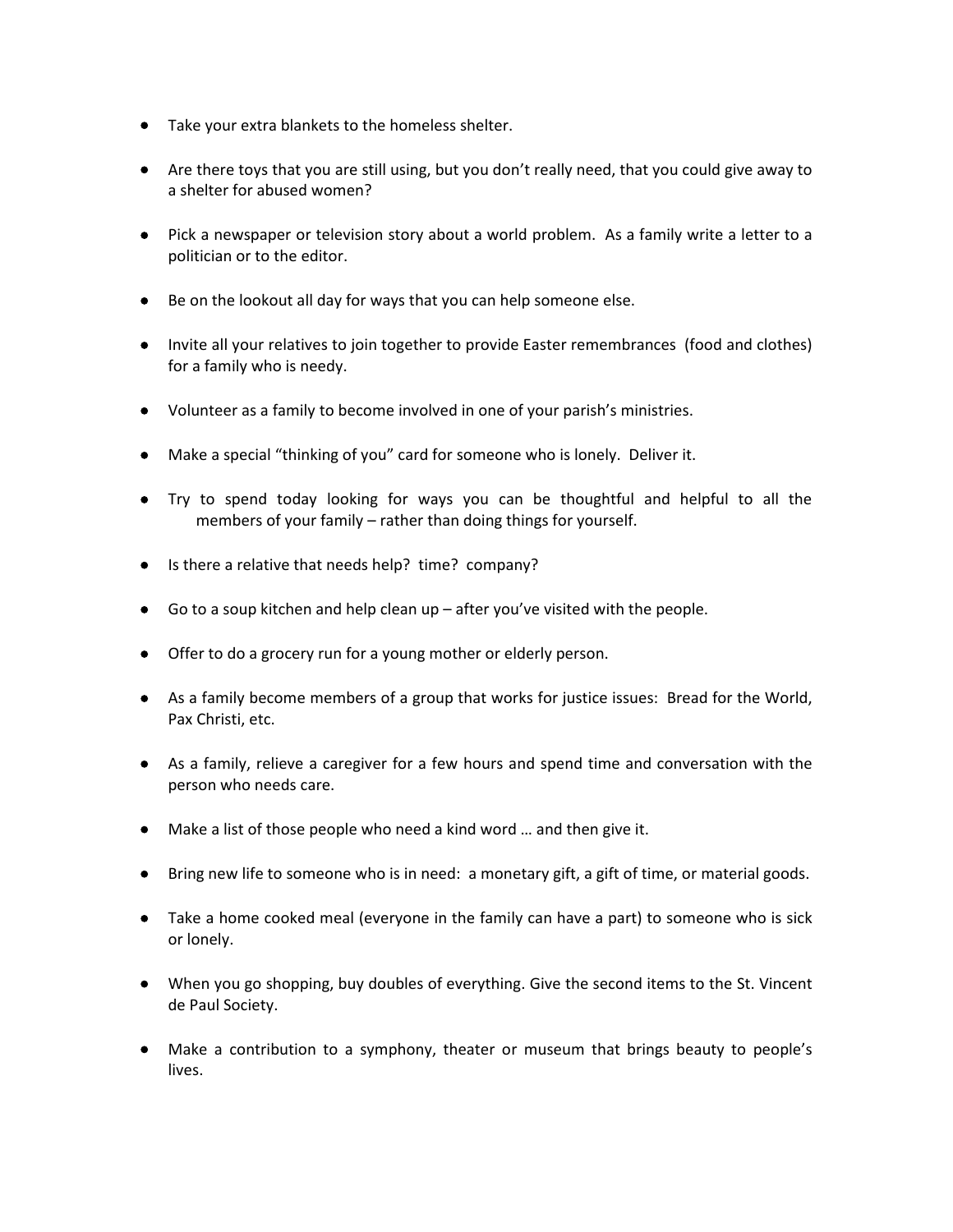- Give a treasured item to a loved one, telling that person why the item in meaningful to you.
- **•** Increase our financial contribution to the parish.
- Take someone to a concert or theater or museum who ordinarily would not be able to attend.
- Share one of your hobbies with someone who could use some attention.
- Undertake one project to beautify the world.
- Make a contribution to support an organization for the handicapped.
- Make something. Give it away.
- Write a letter to the newspaper editor or some other media representative in praise of someone or some action.
- Bake a cake, shovel the walk, cut the grass, run an errand or baby-sit for someone who needs help or cheering up.
- Give up fancy beverages or carbonated drinks and donate the money saved to a parish or civic group that helps needy people pay water and/or electric bills.
- Donate money to a pro-life group that provides baby clothes and other items for mothers in need.
- Telephone, send cards or visit sick friends. Remember them on a regular basis, not for one time only.
- Ask the parish committee for visiting the sick for the names of sick children who would welcome cards from your family.
- Prepare Easter gifts for needy families of people who are in prison.
- Go out of your way for someone (someone struggling with packages; someone needing help with a young child, etc.)
- For today, act on every single thought of generosity that arises spontaneously in your heart.
- Let someone go first today.
- Volunteer to help: at the parish, local library, Red Cross, American Heart Association, American Cancer Society, homeless shelter, etc.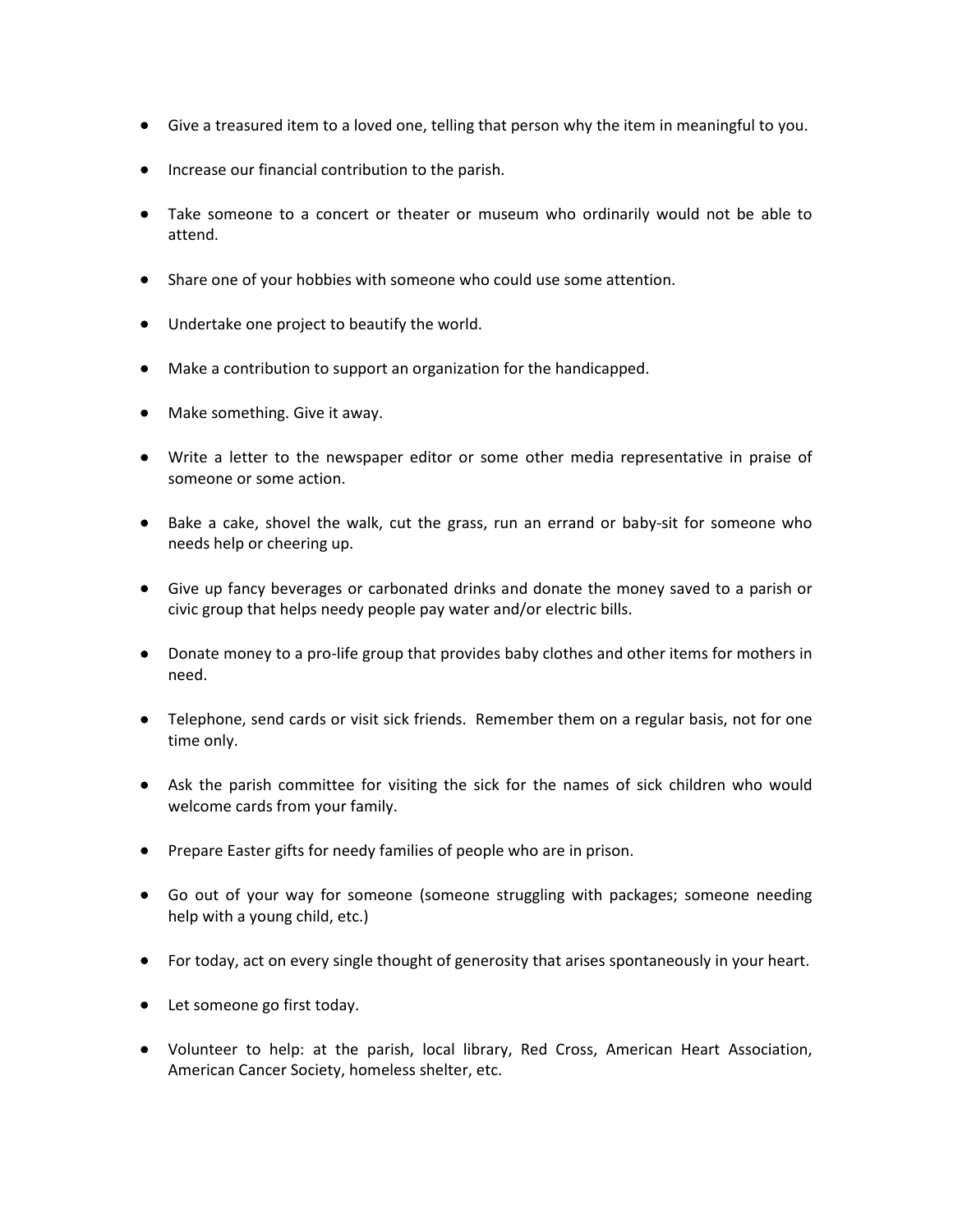- Offer to get something for another person so they don't need to interrupt what they're doing (e.g.: a phone that is ringing, etc.)
- Do something for someone who is having a rough time ... but don't let on who did it.
- Clean snow off someone's car after a snowstorm.
- Offer to do one of the "unwanted" or "undesirable" tasks at home, school, work.
- During Lent, save every penny that you get to help a struggling family pay their water bill.
- Don't just donate your used clothing. As a family, take it to St. Vincent de Paul or the homeless shelter.
- Makes sandwiches to take to a homeless shelter.
- Makes baskets full of crayons, coloring books, puzzles, etc. to give to children in the hospital.
- Run an errand for a sick neighbor.

# **Children's Literature that explores the themes of generosity and giving**

*The Giving Tree* by Shel Silverstein *It's Mine* by Crosby Bonsall *Fuzzies* by Richard Lessor *Crow Boy* by Taro Yashima *Tico and the Golden Wings* by Leo Lionni *Pablo the Potter* by Helen V. Stone *The Emir's Son* by Martin Ballard *Malachi Mudge* by Edward Cecil *The Children's Book of Virtues* by William J. Bennett *The Story of Jumping* Mouse by John Steptoe